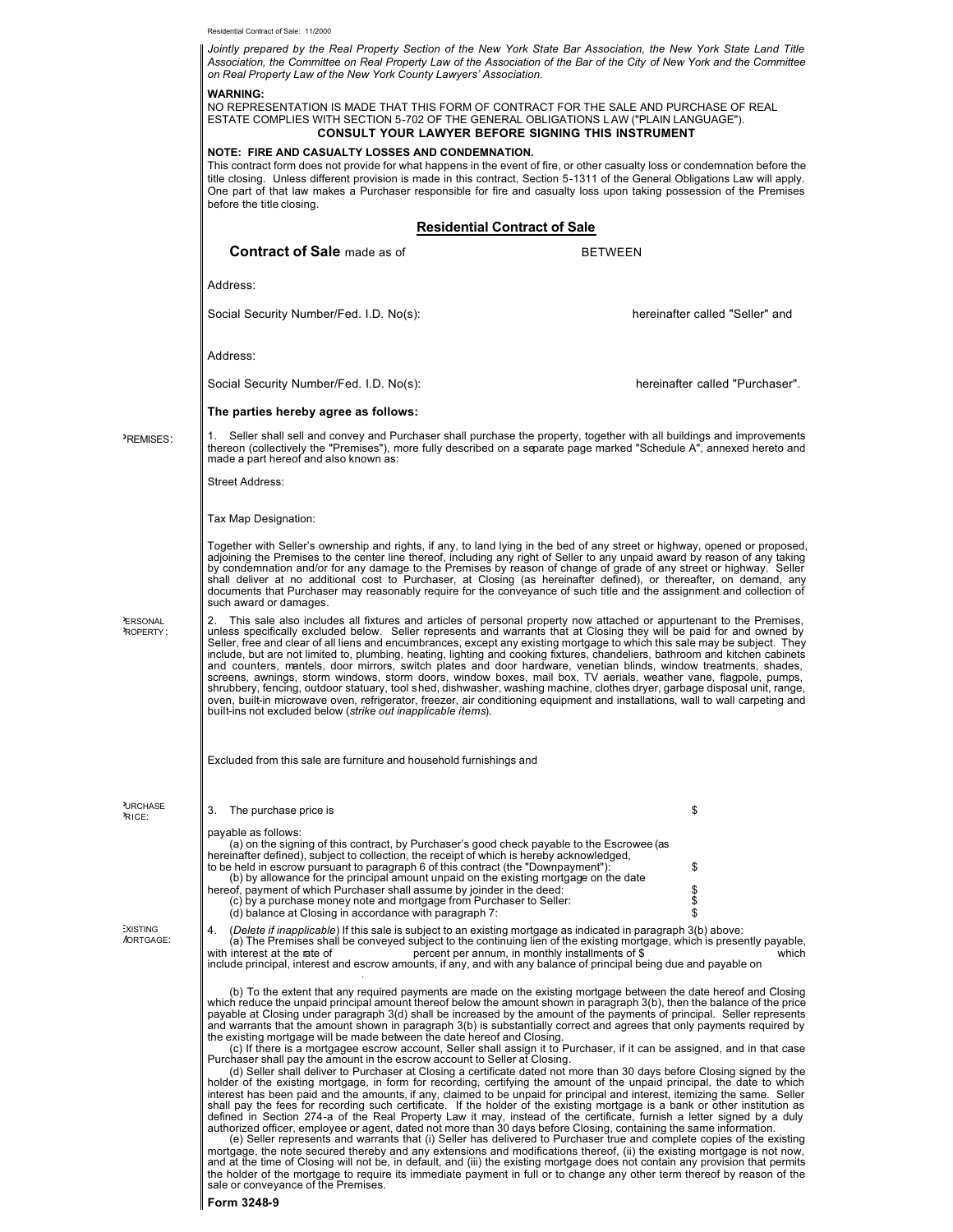5. (*Delete if inapplicable*) If there is to be a purchase money mortgage as indicated in paragraph 3(c) above:<br>(a) The purchase money note and mortgage shall be drawn by the attorney for Seller in the form attached or, if recording tax, recording fees and the attorney's fees in the amount of  $$$ its preparation. (b) The purchase money note and mortgage shall also provide that it is subject and subordinate to the lien of the existing mortgage and any extensions, modifications, replacements or consolidations of the existing mortgage, provided<br>that (i) the interest rate thereof shall not be greater than<br>percent per annum and the total debt servi that (i) the interest rate thereof shall not be greater than per annum, and for annum and the total debt service<br>thereunder shall not be greater than \$ per annum, and (ii) if the principal amount thereof shall exceed thereunder shall not be greater than \$<br>the amount of principal owing and unpaid on the existing mortgage at the time of placing such new mortgage or<br>consolidated mortgage, the excess be paid to the holder of such purchase 6. (a) Seller's attorney ("Escrowee") shall hold the Downpayment in escrow in a segregated bank account at address discharged of all further obligations and responsibilities hereunder. (b) The parties acknowledge that Escrowee is acting solely as a stakeholder at their request and for their convenience and that Escrowee shall not be liable to either party for any act or omission on its part unless taken or suffered in bad faith<br>or in willful disregard of this contract or involving gross negligence on the part of Escrowee and severally (with right of contribution) agree to defend (by attorneys selected by Escrowee), indemnify and hold<br>Escrowee harmless from and against all costs, claims and expenses (including reasonable attorneys' fees) i connection with the performance of Escrowee's duties hereunder, except with respect to actions or omissions taken or suffered by Escrowee in bad faith or in willful disregard of this contract or involving gross negligence on the part of **Escrowee** (c) Escrowee may act or refrain from acting in respect of any matter referred to herein in full reliance upon and with the advice of counsel which may be selected by it (including any member of its firm) and shall be fully protected in so acting or refraining from action upon the advice of such counsel. (d) Escrowee acknowledges receipt of the Downpayment by check subject to collection and Escrowee's agreement to the provisions of this paragraph by signing in the place indicated on the signature page of this contract. e) Escrowee or any member of its firm shall be permitted to act as counsel for Seller in any dispute as to the<br>disbursement of the Downpayment or any other dispute between the parties whether or not Escrowee is in possessi the Downpayment and continues to act as Escrowee. (f) The party whose attorney is Escrowee shall be liable for loss of the Downpayment. 7. All money payable under this contract, unless otherwise specified, shall be paid by: (a) Cash, but not over \$1,000.00; Seller, or as Seller may otherwise direct upon reasonable prior notice (by telephone or otherwise) to Purchaser; amount of \$ ; and (d) As otherwise agreed to in writing by Seller or Seller's attorney. lender fails or refuses to fund the loan for any reason. (b) Purchaser shall (i) make prompt application to one or, at Purchaser's election, more than one Institutional Lender for such mortgage loan, (ii) furnish accurate and complete information regarding Purchaser and members of Purchaser's family, as required, (iii) pay all fees, points and charges required in connection with such application and loan, (iv) pursue such application with diligence, and (v) cooperate in good faith with such Institutional Lender(s) to obtain a Commitment. Purchaser shall accept a Commitment meeting the terms set forth in subparagraph 8(a) and shall comply with all requirements of such Commitment (or any other commitment accepted by Purchaser). Purchaser shall furnish Seller with a copy of the Commitment promptly after receipt thereof. (c) *(Delete this subparagraph if inapplicable)* Prompt submission by Purchaser of an application to a mortgage broker registered pursuant to Article 12-D of the New York Banking Law ("Mortgage Broker") shall constitute full compliance with the terms and conditions set forth in subparagraph 8(b)(i), provided that such Mortgage Broker promptly submits such application to such Institutional Lender(s). Purchaser shall cooperate in good faith with such Mortgage Broker to obtain a Commitment from such Institutional Lender(s). **PURCHASE MONEY** MORTGAGE: DOWNPAY MENT N ESCROW : **ACCEPTABLE** FUNDS: *MORTGAGE* **COMMITMENT** CONTINGENCY

(d) If all Institutional Lenders to whom applications were made deny such applications in writing prior to the Commitment Date, Purchaser may cancel this contract by giving Notice thereof to Seller, with a copy of such denials, provided that Purchaser has complied with all its obligations under this paragraph 8.

(e) If no Commitment is issued by an Institutional Lender on or before the Commitment Date, then, unless Purchaser has accepted a written commitment from an Institutional Lender that does not conform to the terms set forth in subparagraph 8(a), Purchaser may cancel this contract by giving Notice to Seller within 5 business days after the

(b) Good certified check of Purchaser drawn on or official check issued by any bank, savings bank, trust company or savings and loan association having a banking office in the State of New York, unendorsed and payable to the order of

(c) As to money other than the purchase price payable to Seller at Closing, uncertified check of Purchaser up to the

8. *(Delete paragraph if inapplicable. For explanation, see* Notes on Mortgage Commitment Contingency Clause.) (a) The obligation of Purchaser to purchase under this contract is conditioned upon issuance, on or before days after a fully executed copy of this contract is given to Purchaser or Purchaser's attorney in the manner set forth in paragraph 25 or subparagraph 8(j) (the "Commitment Date"), of a written commitment from an Institutional Lender pursuant to which such Institutional Lender agrees to make a first mortgage loan, other than a VA, FHA or other governmentally insured loan, to<br>Purchaser, at Purchaser's sole cost and expense, of \$ for a term of at least years (or such lesser Purchaser, at Purchaser's sole cost and expense, of \$ for a term of at least years (or such lesser sum or shorter term as Purchaser shall be willing to accept) at the prevailing fixed or adjustable rate of interest and on other customary commitment terms (the "Commitment"). To the extent a Commitment is conditioned on the sale of Purchaser's current home, payment of any outstanding debt, no material adverse change in Purchaser's financial condition or any other customary conditions, Purchaser accepts the risk that such conditions may not be met; however, a commitment conditioned on the Institutional Lender's approval of an appraisal shall not be deemed a "Commitment" hereunder until an appraisal is approved (and if that does not occur before the Commitment Date, Purchaser may cancel under subparagraph 8(e) unless the Commitment Date is extended). Purchaser's obligations hereunder are conditioned only on issuance of a Commitment. Once a Commitment is issued, Purchaser is bound under this contract even if the

until Closing or sooner termination of this contract and shall pay over or apply the Downpayment in accordance with the<br>terms of this paragraph. Escrowee shall hold the Downpayment in a(n)<br>the parties. If interest is held Downpayment shall be placed in an IOLA account or as otherwise permitted or required by law. The Social Security or Federal Identification numbers of the parties shall be furnished to Escrowee upon request. At Closing, the Downpayment shall be paid by Escrowee to Seller. If for any reason Closing does not occur and either party gives Notice (as defined in<br>paragraph 25) to Escrowee demanding payment of the Downpayment, Escrowee shall give prompt Notice t within 10 business days after the giving of such Notice, Escrowee is hereby authorized and directed to make such<br>payment. If Escrowee does receive such Notice of objection within such 10 day period or if for otherwise directed by Notice from the parties to this contract or a final, nonappealable judgment, order or decree of a court.<br>However, Escrowee shall have the right at any time to deposit the Downpayment and the interest a court in the county in which the Premises are located and shall give Notice of such deposit to Seller and Purchaser.<br>Upon such deposit or other disbursement in accordance with the terms of this paragraph, Escrowee shall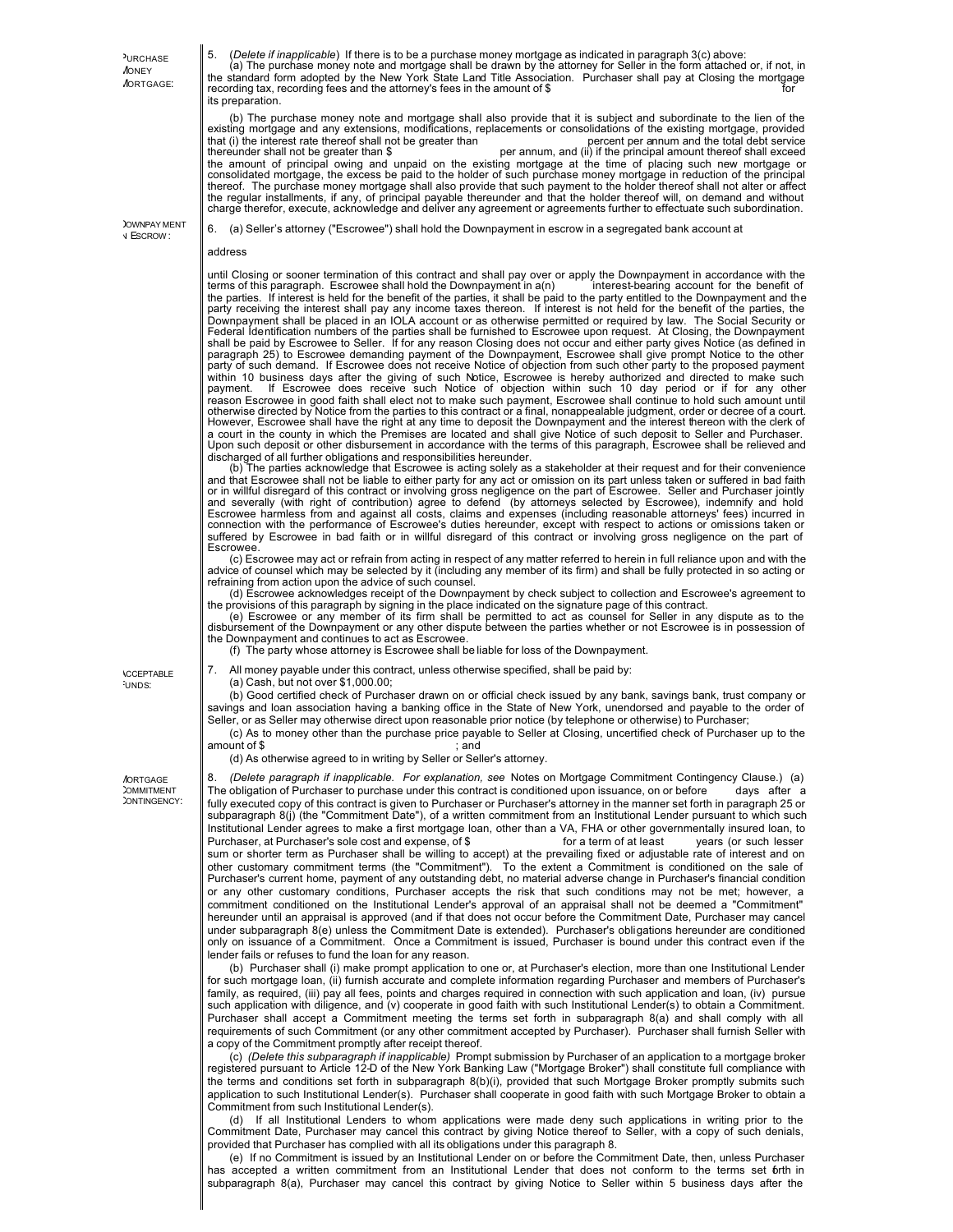Commitment Date, provided that such Notice includes the name and address of the Institutional Lender(s) to whom application was made and that Purchaser has complied with all its obligations under this paragraph 8. f) If this contract is canceled by Purchaser pursuant to subparagraphs 8(d) or (e), neither party shall thereafter have<br>any further rights against, or obligations or liabilities to, the other by reason of this contract, ex shall be promptly refunded to Purchaser and except as set forth in paragraph 27. (g) If Purchaser fails to give timely Notice of cancellation or if Purchaser accepts a written commitment from an Institutional Lender that does not conform to the terms set forth in subparagraph 8(a), then Purchaser shall be deemed to have waived Purchaser's right to cancel this contract and to receive a refund of the Downpayment by reason of the contingency contained in this paragraph 8. (h) If Seller has not received a copy of a commitment from an Institutional Lender accepted by Purchaser by the Commitment Date, Seller may cancel this contract by giving Notice to Purchaser within 5 business days after the Commitment Date, which cancellation shall become effective unless Purchaser delivers a copy of such commitment to Seller within 10 business days after the Commitment Date. After such cancellation neither party shall have any further rights agains t, or obligations or liabilities to, the other by reason of this contract, except that the Downpayment shall be promptly refunded to Purchaser (provided Purchaser has complied with all its obligations under this paragraph 8) and except as set forth in paragraph 27. (i) For purposes of this contract, the term "Institutional Lender" shall mean any bank, savings bank, private banker, trust company, savings and loan association, credit union or similar banking institution whether organized under the laws of this state, the United States or any other state; foreign banking corporation licensed by the Superintendent of Banks of New York or regulated by the Comptroller of the Currency to transact business in New York State; insurance company duly organized or licensed to do business in New York State; mortgage banker licensed pursuant to Article 12-D of the Banking Law; and any instrumentality created by the United States or any state with the power to make mortgage loans. (j) For purposes of subparagraph 8(a), Purchaser shall be deemed to have been given a fully executed copy of this contract on the third business day following the date of ordinary or regular mailing, postage prepaid. The Premises are sold and shall be conveyed subject to: (a) Zoning and subdivision laws and regulations, and landmark, historic or wetlands designation, provided that they are not violated by the existing buildings and improvements erected on the property or their use (b) Consents for the erection of any structures on, under or above any streets on which the Premises abut; (c) Encroachments of stoops, areas, cellar steps, trim and cornices, if any, upon any street or highway; (d) Real estate taxes that are a lien, but are not yet due and payable; and (e) The other matters, if any, including a survey exception, set forth in a Rider attached. 10. (a) Seller shall comply with all notes or notices of violations of law or municipal ordinances, orders or requirements noted or issued as of the date hereof by any governmental department having authority as to lands, housing, buildings, fire, health, environmental and labor conditions affecting the Premises. The Premises shall be conveyed free of them at Closing. Seller shall furnish Purchaser with any authorizations necessary to make the searches that could disclose these matters. (b) *(Delete if inapplicable)* All obligations affecting the Premises pursuant to the Administrative Code of the City of New<br>York incurred prior to Closing and payable in money shall be discharged by Seller at or prior to 11. (a) Seller represents and warrants to Purchaser that: (i) The Premises abut or have a right of access to a public road; (ii) Seller is the sole owner of the Premises and has the full right, power and authority to sell, convey and transfer the same in accordance with the terms of this contract; iii) Seller is not a "foreign person", as that term is defined for purposes of the Foreign Investment in Real Property)<br>Tax Act, Internal Revenue Code ("IRC") Section 1445, as amended, and the regulations prom (collectively "FIRPTA"); (iv) The Premises are not affected by any exemptions or abatements of taxes; and (v) Seller has been known by no other name for the past ten years, except (b) Seller covenants and warrants that all of the representations and warranties set forth in this contract shall be true and correct at Closing. (c) Except as otherwise expressly set forth in this contract, none of Seller's covenants, representations, warranties or other obligations contained in this contract shall survive Closing. 12. Purchaser acknowledges and represents that Purchaser is fully aware of the physical condition and state of repair of the Premises and of all other property included in this sale, based on Purchaser's own inspection and investigation thereof,<br>and that Purchaser is entering into this contract based solely upon such inspection and investiga operation or any other matter related to the Premises or the other property included in the sale, given or made by Seller or its representatives, and shall accept the same "as is" in their present condition and state of repair, subject to reasonable use, wear, tear and natural deterioration between the date hereof and the date of Closing (except as otherwise set forth in<br>paragraph 16(e)), without any reduction in the purchase price or claim of any kind for any change reason thereof subsequent to the date of this contract. Purchaser and its authorized representatives shall have the right, at reasonable times and upon reasonable notice (by telephone or otherwise) to Seller, to inspect the Premises before Closing. 13. Seller shall give and Purchaser shall accept such title as shall be willing to approve and insure in accordance with its standard form of title policy approved by the New York State Insurance Department, subject only to the matters provided for in this contract. 14. (a) "Closing" means the settlement of the obligations of Seller and Purchaser to each other under this contract, including the payment of the purchase price to Seller, and the delivery to Purchaser of a deed in proper statutory short form for record, duly executed and acknowledged, so as to convey to Purchaser fee simple title to the Premises, free of all encumbrances, except as otherwise herein stated. The deed shall contain a covenant by Seller as required by subd. 5 of Section 13 of the Lien Law. (b) If Seller is a corporation, it shall deliver to Purchaser at the time of Closing (i) a resolution of its Board of Directors authorizing the sale and delivery of the deed, and (ii) a certificate by the Secretary or Assistant Secretary of the corporation<br>certifying such resolution and setting forth facts showing that the transfer is in conformity 909 of the Business Corporation Law. The deed in such case shall contain a recital sufficient to establish compliance with that Section. 15. Closing shall take place at the office of<br>at o'clock on at o<sup>r</sup>clock on or, upon reasonable notice (by telephone or otherwise) by Purchaser, at the office of 16. This contract and Purchaser's obligation to purchase the Premises are also subject to and conditioned upon the fulfillment of the following conditions precedent: a) The accuracy, as of the date of Closing, of the representations and warranties of Seller made in this contract.<br>(b) The delivery by Seller to Purchaser of a valid and subsisting Certificate of Occupancy or other require the property authorizing their use as a family dwelling at the date of Closing. (c) The delivery by Seller to Purchaser of a certificate stating that Seller is not a foreign person, which certificate shall be in the form then required by FIRPTA or a withholding certificate from the I.R.S. If Seller fails to deliver the aforesaid<br>certificate or if Purchaser is not entitled under FIRPTA to rely on such certificate, Purchaser the purchase price a sum equal to 10% thereof (or any lesser amount permitted by law) and shall at Closing remit the withheld amount with the required forms to the Internal Revenue Service. PERMITTED EXCEPTIONS: **GOVERNMENTAL** VIOLATIONS AND ORDERS: SELLER'S **ENTATIONS** CONDITION OF **ROPERTY** *NSURABLE* TITLE: LOSING, DEED AND TITLE: LOSING DATE AND PLACE: CONDITIONS TO LOSING:

(d) The delivery of the Premises and all building(s) and improvements comprising a part thereof in broom clean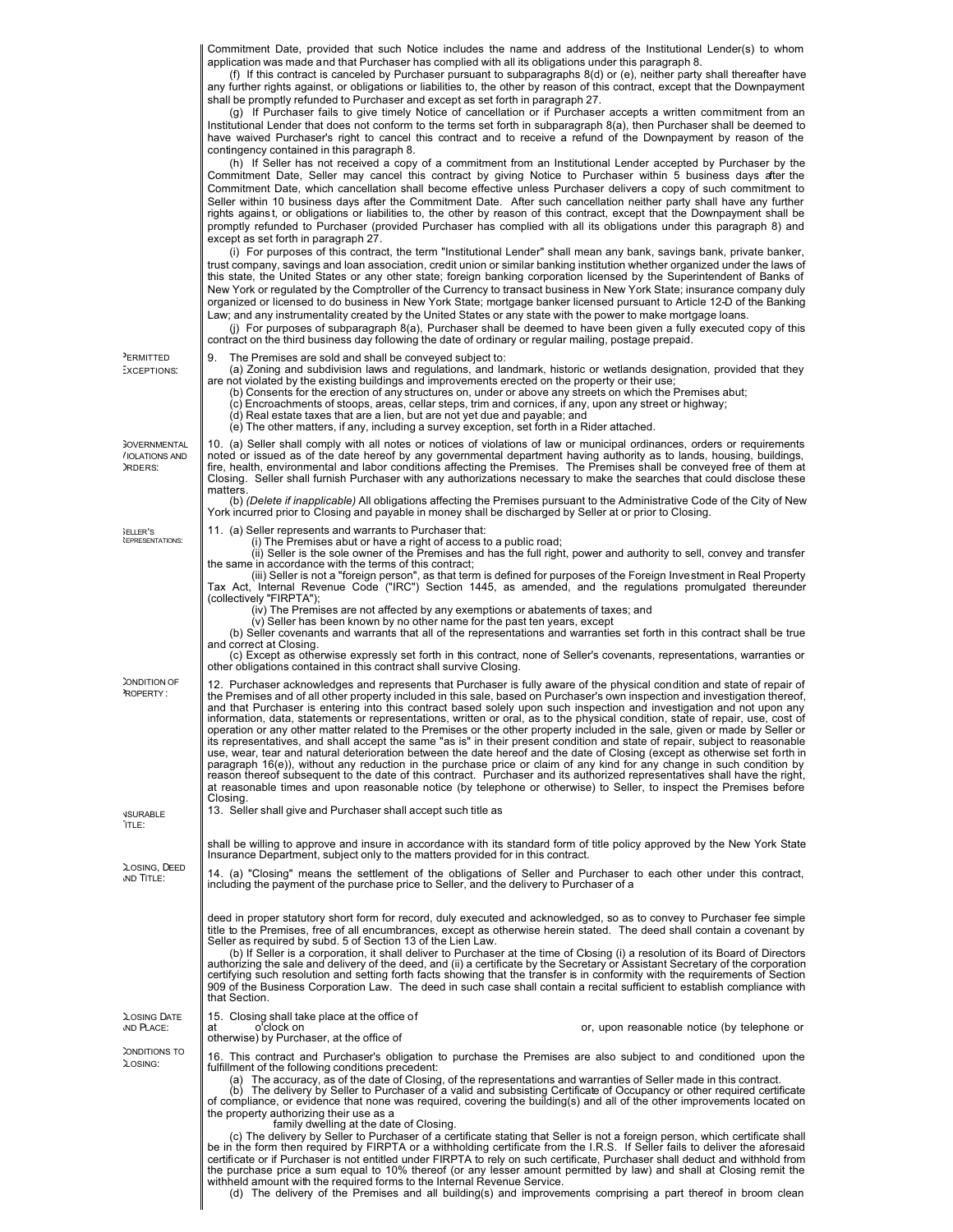condition, vacant and free of leases or tenancies, together with keys to the Premises. e) All plumbing (including water supply and septic systems, if any), heating and air conditioning, if any, electrical and<br>mechanical systems, equipment and machinery in the building(s) located on the property and all appli included in this sale being in working order as of the date of Closing. f) If the Premises are a one or two family house, delivery by the parties at Closing of affidavits in compliance with<br>state and local law requirements to the effect that there is installed in the Premises a smoke detecting devices (g) The delivery by the parties of any other affidavits required as a condition of recording the deed. 17. At Closing, certified or official bank checks payable to the order of the appropriate State, City or County officer in the amount of any applicable transfer and/or recording tax payable by reason of the delivery or recording of the deed or<br>mortgage, if any, shall be delivered by the party required by law or by this contract to pay such transfe tax, together with any required tax returns duly executed and sworn to, and such party shall cause any such checks and<br>returns to be delivered to the appropriate officer promptly after Closing. The obligation to pay any a 18. (a) To the extent applicable, the following shall be apportioned as of midnight of the day before the day of Closing: i) taxes, water charges and sewer rents, on the basis of the fiscal period for which assessed; (ii) fuel; (iii) interest)<br>on the existing mortgage; (iv) premiums on existing transferable insurance policies and renewals of Closing; (v) vault charges; (vi) rents as and when collected. (b) If Closing shall occur before a new tax rate is fixed, the apportionment of taxes shall be upon the basis of the tax rate for the immediately preceding fiscal period applied to the latest assessed valuation.<br>(c) If there is a water meter on the Premises, Seller shall furnish a reading to a date not more than 30 days before<br>Closing and th installments, and the first installment is then a lien, or has been paid, then for the purposes of this contract all the unpaid installments shall be considered due and shall be paid by Seller at or prior to Closing. (e) Any errors or omissions in computing apportionments or other adjustments at Closing shall be corrected within a reasonable time following Closing. This subparagraph shall survive Closing. 19. Seller has the option to credit Purchaser as an adjustment to the purchase price with the amount of any unpaid taxes, assessments, water charges and sewer rents, together with any interest and penalties thereon to a date not less than five business days after Closing, provided that official bills therefor computed to said date are produced at Closing. 20. If at Closing there are other liens or encumbrances that Seller is obligated to pay or discharge, Seller may use any portion of the cash balance of the purchase price to pay or discharge them, provided Seller shall simultaneously deliver to Purchaser at Closing instruments in recordable form and sufficient to satisfy such liens or encumbrances of record,<br>together with the cost of recording or filing said instruments. As an alternative Seller may deposit suffi title insurance company will insure Purchaser's title clear of the matters or insure against their enforcement out of the<br>Premises and will insure Purchaser's Institutional Lender clear of such matters. Upon reasonable p up these matters. 21. (a) Purchaser shall order an examination of title in respect of the Premises from a title company licensed or authorized to issue title insurance by the New York State Insurance Department or any agent for such title company promptly after the<br>execution of this contract or, if this contract is subject to the mortgage contingency set forth in mortgage commitment has been accepted by Purchaser. Purchaser shall cause a copy of the title report and of any additions thereto to be delivered to the attorney(s) for Seller promptly after receipt thereof.<br>(b) (i) If at the date of Closing Seller is unable to transfer title to Purchaser in accordance with this contract, or<br>Purchas title hereunder or which Purchaser may have waived and other than those which Seller has herein expressly agreed to remove, remedy or discharge and if Purchaser shall be unwilling to waive the same and to close title without abatement of<br>the purchase price, then, except as hereinafter set forth, Seller shall have the right, at Seller's contract; (ii) if Seller elects to take action to remove, remedy or comply with such Defects, Seller shall be entitled from time<br>to time, upon Notice to Purchaser, to adjourn the date for Closing hereunder for a period or purchase price, then either party may cancel this contract by Notice to the other given within 10 days after such adjourned date; (iii) notwithstanding the foregoing, the existing mortgage (unless this sale is subject to the same) and any matter<br>created by Seller after the date hereof shall be released, discharged or otherwise cured by Seller a (c) If this contract is cancelled pursuant to its terms, other than as a result of Purchaser's default, this contract shall terminate and come to an end, and neither party shall have any further rights, obligations or liabilities against or to the<br>other hereunder or otherwise, except that: (i) Seller shall promptly refund or cause the Escrowee Downpayment to Purchaser and, unless cancelled as a result of Purchaser's default or pursuant to paragraph 8, to reimburse Purchaser for the net cost of examination of title, including any appropriate additional charges related thereto, and the net cost, if actually paid or incurred by Purchaser, for updating the existing survey of the Premises or of a new survey, and (ii) the obligations under paragraph 27 shall survive the termination of this contract. 22 If a title examination discloses judgments, bankruptcies or other returns against persons having names the same as or similar to that of Seller, Seller shall deliver an affidavit at Closing showing that they are not against Seller. 23. (a) If Purchaser defaults hereunder, Seller's sole remedy shall be to receive and retain the Downpayment as liquidated damages, it being agreed that Seller's damages in case of Purchaser's default might be impossible to ascertain and that the Downpayment constitutes a fair and reasonable amount of damages under the circumstances and is not a penalty.<br>(b) If Seller defaults hereunder, Purchaser shall have such remedies as Purchaser shall be entitled to at la equity, including, but not limited to, specific performance. 24. All money paid on account of this contract, and the reasonable expenses of examination of title to the Premises and of any survey and survey inspection charges, are hereby made liens on the Premises, but such liens shall not continue after default by Purchaser under this contract. 25. Any notice or other communication ("Notice") shall be in writing and either (a) sent by either of the parties hereto or by their respective attorneys who are hereby authorized to do so on their behalf or by the Escrowee, by registered or certified mail, postage prepaid, or (b) delivered in person or by overnight courier, with receipt acknowledged, to the respective addresses given in this<br>contract for the party and the Escrowee, to whom the Notice is to be given, or to such other address as paragraph. Each Notice mailed shall be deemed given on the third business day following the date of mailing the same,<br>except that any notice to Escrowee shall be deemed given only upon receipt by Escrowee and each Notice c) with respect to paragraph 7(b) or paragraph 20, sent by fax to the party's attorney. Each Notice by fax shall be<br>deemed given when transmission is confirmed by the sender's fax machine. A copy of each Notice sent to a also be sent to the party's attorney. The attorneys for the parties are hereby authorized to give and receive on behalf of their clients all Notices and deliveries. This contract may be delivered as provided above or by ordinary mail. 26. This contract may not be assigned by Purchaser without the prior written consent of Seller in each instance and any purported assignment(s) made without such consent shall be void. DEED TRANSFER AND RECORDING AXES: **APPORTIONMENTS** AND OTHER ADJUSTMENTS; WATER METER AND INSTALLMENT **ASSESSMENTS: ALLOWANCE** OR UNPAID TAXES, ETC.: USE OF PURCHASE PRICE TO **REMOVE** ENCUMBRANCES: **TITLE** EXAMINATIONS; SELLER'S NABILITY TO CONVEY; LIMITATIONS OF LIABILITY: *NFFIDAVIT AS TC* UDGMENTS, **ANKRUPTCIES,** ETC.: DEFAULTS AND REMEDIES: **URCHASER**'S LIEN : NOTICES: **JO ASSIGNMENT:**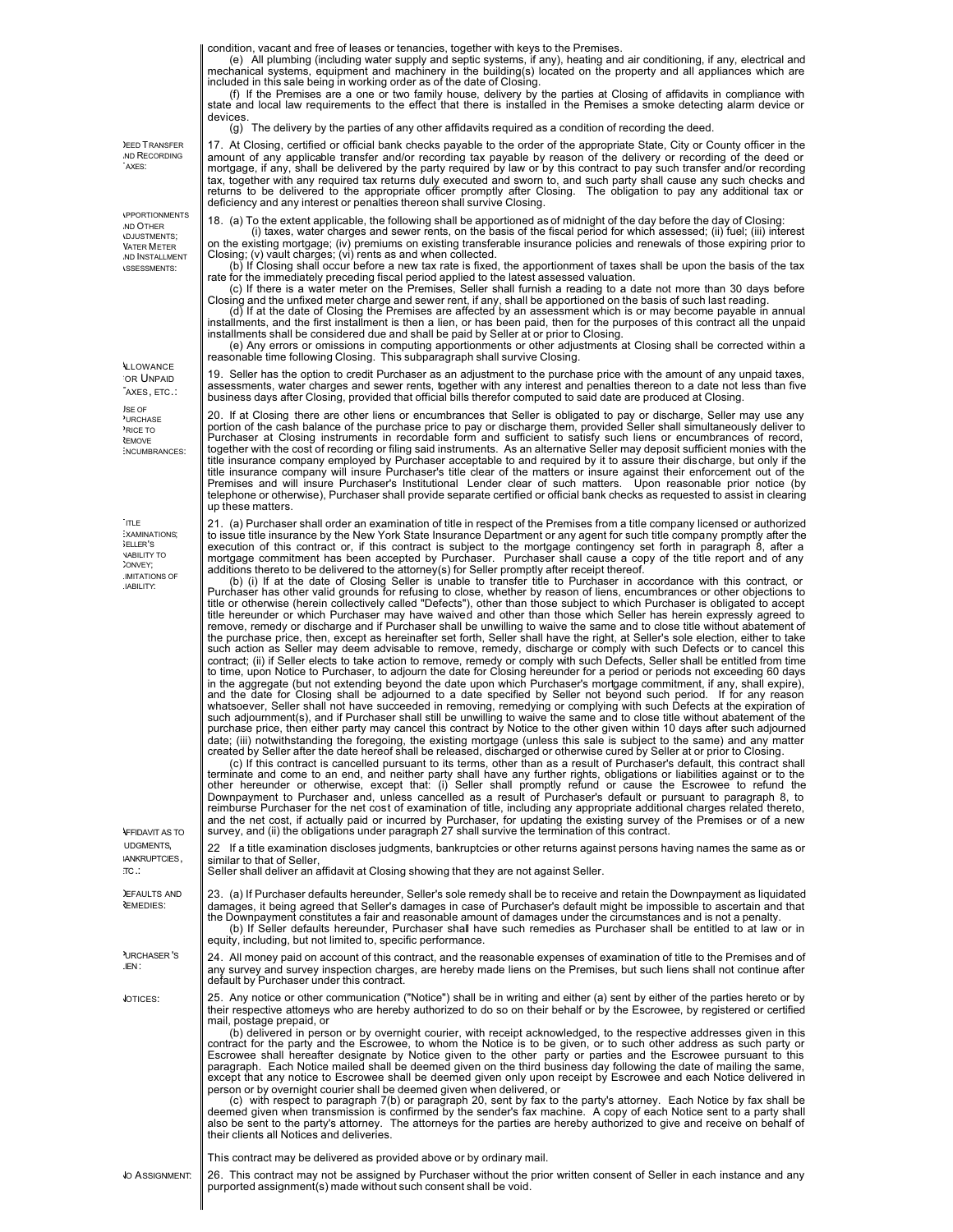| <b>SROKER:</b>              | 27. Seller and Purchaser each represents and warrants to the other that it has not dealt with any broker in connection with<br>this sale other than                                                                                                                                                                                                                                                                                                                                                                                                                                                                                                                                                                                                                                                                                                                                                                                                                                                                                                                                                                                                                                                                                                                                                                                                                                                                                                                                                                                                                                                                                                                                                                                                                                                                                                                                                                                                                                                                                                                                                                                                                                                                                                                                                                                                                                          |                                                                                                                                                             |
|-----------------------------|----------------------------------------------------------------------------------------------------------------------------------------------------------------------------------------------------------------------------------------------------------------------------------------------------------------------------------------------------------------------------------------------------------------------------------------------------------------------------------------------------------------------------------------------------------------------------------------------------------------------------------------------------------------------------------------------------------------------------------------------------------------------------------------------------------------------------------------------------------------------------------------------------------------------------------------------------------------------------------------------------------------------------------------------------------------------------------------------------------------------------------------------------------------------------------------------------------------------------------------------------------------------------------------------------------------------------------------------------------------------------------------------------------------------------------------------------------------------------------------------------------------------------------------------------------------------------------------------------------------------------------------------------------------------------------------------------------------------------------------------------------------------------------------------------------------------------------------------------------------------------------------------------------------------------------------------------------------------------------------------------------------------------------------------------------------------------------------------------------------------------------------------------------------------------------------------------------------------------------------------------------------------------------------------------------------------------------------------------------------------------------------------|-------------------------------------------------------------------------------------------------------------------------------------------------------------|
|                             | ("Broker") and Seller shall pay Broker any commission earned pursuant to a separate agreement between Seller and<br>Broker. Seller and Purchaser shall indemnify and defend each other against any costs, claims and expenses, including<br>reasonable attorneys' fees, arising out of the breach on their respective parts of any representation or agreement<br>contained in this paragraph. The provisions of this paragraph shall survive Closing or, if Closing does not occur, the<br>termination of this contract.                                                                                                                                                                                                                                                                                                                                                                                                                                                                                                                                                                                                                                                                                                                                                                                                                                                                                                                                                                                                                                                                                                                                                                                                                                                                                                                                                                                                                                                                                                                                                                                                                                                                                                                                                                                                                                                                    |                                                                                                                                                             |
| <b><i>ISCELLANEOUS:</i></b> | 28. (a) All prior understandings, agreements, representations and warranties, oral or written, between Seller and<br>Purchaser are merged in this contract; it completely expresses their full agreement and has been entered into after full<br>investigation, neither party relying upon any statement made by anyone else that is not set forth in this contract.<br>(b) Neither this contract nor any provision thereof may be waived, changed or cancelled except in writing. This<br>contract shall also apply to and bind the heirs, distributees, legal representatives, successors and permitted assigns of the<br>respective parties. The parties hereby authorize their respective attorneys to agree in writing to any changes in dates and<br>time periods provided for in this contract.<br>(c) Any singular word or term herein shall also be read as in the plural and the neuter shall include the masculine and<br>feminine gender, whenever the sense of this contract may require it.<br>(d) The captions in this contract are for convenience of reference only and in no way define, limit or describe the scope<br>of this contract and shall not be considered in the interpretation of this contract or any provision hereof.<br>(e) This contract shall not be binding or effective until duly executed and delivered by Seller and Purchaser.<br>(f) Seller and Purchaser shall comply with IRC reporting requirements, if applicable. This Subparagraph shall survive<br>Closing.<br>(g) Each party shall, at any time and from time to time, execute, acknowledge where appropriate and deliver such<br>further instruments and documents and take such other action as may be reasonably requested by the other in order to<br>carry out the intent and purpose of this contract. This subparagraph shall survive Closing.<br>(h) This contract is intended for the exclusive benefit of the parties hereto and, except as otherwise expressly provided<br>herein, shall not be for the benefit of, and shall not create any rights in, or be enforceable by, any other person or entity,<br>(i) If applicable, the complete and fully executed disclosure of information on lead-based paint and/or lead-based paint<br>hazards is attached hereto and made a part hereof.<br>IN WITNESS WHEREOF, this contract has been duly executed by the parties hereto. |                                                                                                                                                             |
|                             |                                                                                                                                                                                                                                                                                                                                                                                                                                                                                                                                                                                                                                                                                                                                                                                                                                                                                                                                                                                                                                                                                                                                                                                                                                                                                                                                                                                                                                                                                                                                                                                                                                                                                                                                                                                                                                                                                                                                                                                                                                                                                                                                                                                                                                                                                                                                                                                              |                                                                                                                                                             |
|                             | Seller                                                                                                                                                                                                                                                                                                                                                                                                                                                                                                                                                                                                                                                                                                                                                                                                                                                                                                                                                                                                                                                                                                                                                                                                                                                                                                                                                                                                                                                                                                                                                                                                                                                                                                                                                                                                                                                                                                                                                                                                                                                                                                                                                                                                                                                                                                                                                                                       | Purchaser                                                                                                                                                   |
|                             | Seller                                                                                                                                                                                                                                                                                                                                                                                                                                                                                                                                                                                                                                                                                                                                                                                                                                                                                                                                                                                                                                                                                                                                                                                                                                                                                                                                                                                                                                                                                                                                                                                                                                                                                                                                                                                                                                                                                                                                                                                                                                                                                                                                                                                                                                                                                                                                                                                       | Purchaser                                                                                                                                                   |
|                             | <b>Attorney for Seller:</b><br>Address:<br>Tel.:<br>Fax:<br>kecelpt or the Downpayment is acknowledged and the undersigned agrees to act in accordance with the provisions or paragraph 6 above.                                                                                                                                                                                                                                                                                                                                                                                                                                                                                                                                                                                                                                                                                                                                                                                                                                                                                                                                                                                                                                                                                                                                                                                                                                                                                                                                                                                                                                                                                                                                                                                                                                                                                                                                                                                                                                                                                                                                                                                                                                                                                                                                                                                             | <b>PREMISES</b><br><b>SECTION</b><br><b>BLOCK</b><br>LOT<br>COUNTY OR TOWN<br>STREET ADDRESS<br><b>Attorney for Purchaser:</b><br>Address:<br>Tel.:<br>Fax: |
|                             | Escrowee                                                                                                                                                                                                                                                                                                                                                                                                                                                                                                                                                                                                                                                                                                                                                                                                                                                                                                                                                                                                                                                                                                                                                                                                                                                                                                                                                                                                                                                                                                                                                                                                                                                                                                                                                                                                                                                                                                                                                                                                                                                                                                                                                                                                                                                                                                                                                                                     |                                                                                                                                                             |
| <b>CONTRACT OF SALE</b>     |                                                                                                                                                                                                                                                                                                                                                                                                                                                                                                                                                                                                                                                                                                                                                                                                                                                                                                                                                                                                                                                                                                                                                                                                                                                                                                                                                                                                                                                                                                                                                                                                                                                                                                                                                                                                                                                                                                                                                                                                                                                                                                                                                                                                                                                                                                                                                                                              |                                                                                                                                                             |
|                             | Title No.                                                                                                                                                                                                                                                                                                                                                                                                                                                                                                                                                                                                                                                                                                                                                                                                                                                                                                                                                                                                                                                                                                                                                                                                                                                                                                                                                                                                                                                                                                                                                                                                                                                                                                                                                                                                                                                                                                                                                                                                                                                                                                                                                                                                                                                                                                                                                                                    |                                                                                                                                                             |
|                             |                                                                                                                                                                                                                                                                                                                                                                                                                                                                                                                                                                                                                                                                                                                                                                                                                                                                                                                                                                                                                                                                                                                                                                                                                                                                                                                                                                                                                                                                                                                                                                                                                                                                                                                                                                                                                                                                                                                                                                                                                                                                                                                                                                                                                                                                                                                                                                                              |                                                                                                                                                             |
|                             | TO:                                                                                                                                                                                                                                                                                                                                                                                                                                                                                                                                                                                                                                                                                                                                                                                                                                                                                                                                                                                                                                                                                                                                                                                                                                                                                                                                                                                                                                                                                                                                                                                                                                                                                                                                                                                                                                                                                                                                                                                                                                                                                                                                                                                                                                                                                                                                                                                          |                                                                                                                                                             |
|                             |                                                                                                                                                                                                                                                                                                                                                                                                                                                                                                                                                                                                                                                                                                                                                                                                                                                                                                                                                                                                                                                                                                                                                                                                                                                                                                                                                                                                                                                                                                                                                                                                                                                                                                                                                                                                                                                                                                                                                                                                                                                                                                                                                                                                                                                                                                                                                                                              |                                                                                                                                                             |
|                             | Distributed by                                                                                                                                                                                                                                                                                                                                                                                                                                                                                                                                                                                                                                                                                                                                                                                                                                                                                                                                                                                                                                                                                                                                                                                                                                                                                                                                                                                                                                                                                                                                                                                                                                                                                                                                                                                                                                                                                                                                                                                                                                                                                                                                                                                                                                                                                                                                                                               |                                                                                                                                                             |
|                             | See Reverse Side for Notes on Mortgage Commitment Contingency Clause                                                                                                                                                                                                                                                                                                                                                                                                                                                                                                                                                                                                                                                                                                                                                                                                                                                                                                                                                                                                                                                                                                                                                                                                                                                                                                                                                                                                                                                                                                                                                                                                                                                                                                                                                                                                                                                                                                                                                                                                                                                                                                                                                                                                                                                                                                                         |                                                                                                                                                             |